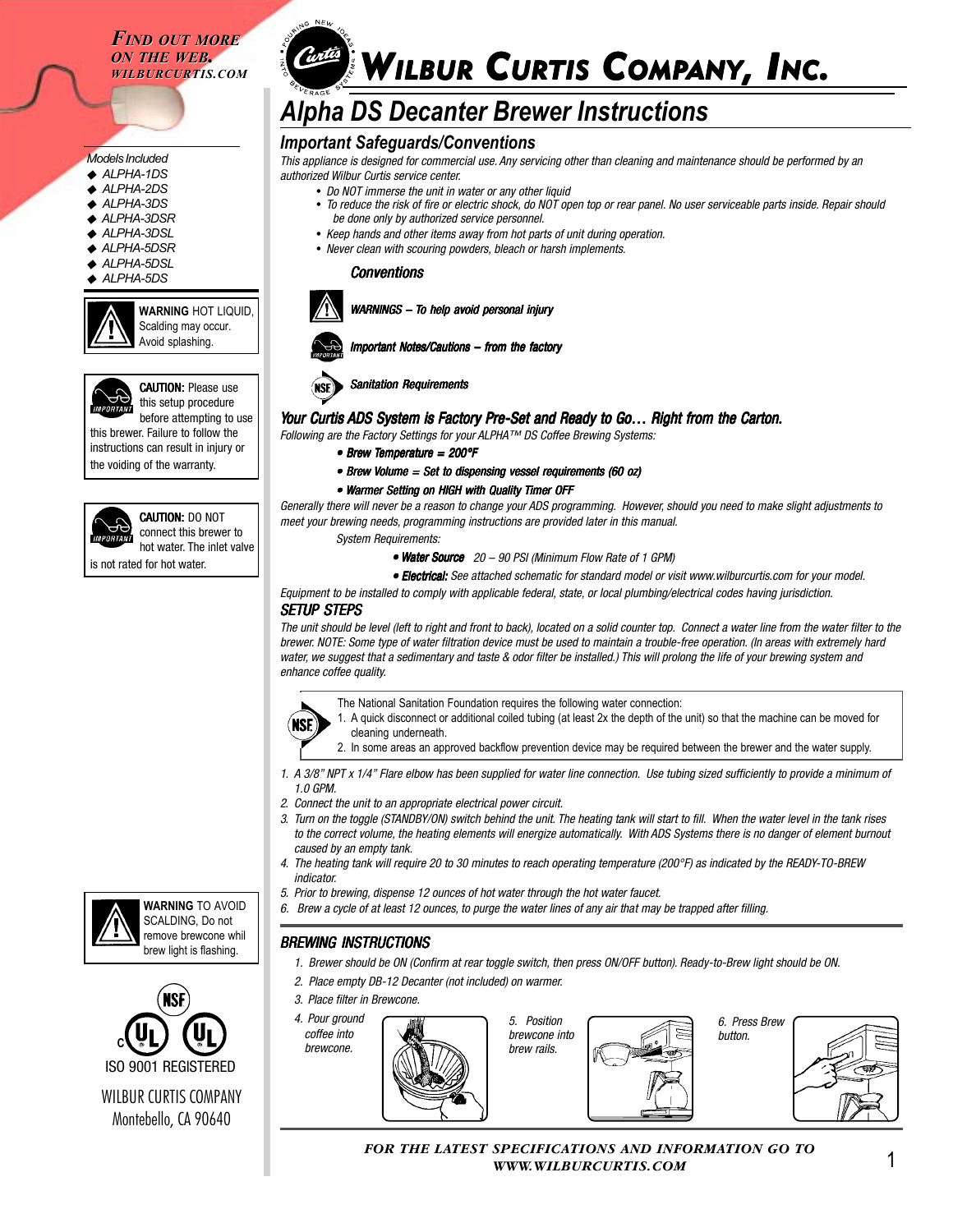

• *To set and exit, press* **.** *DN/OFF*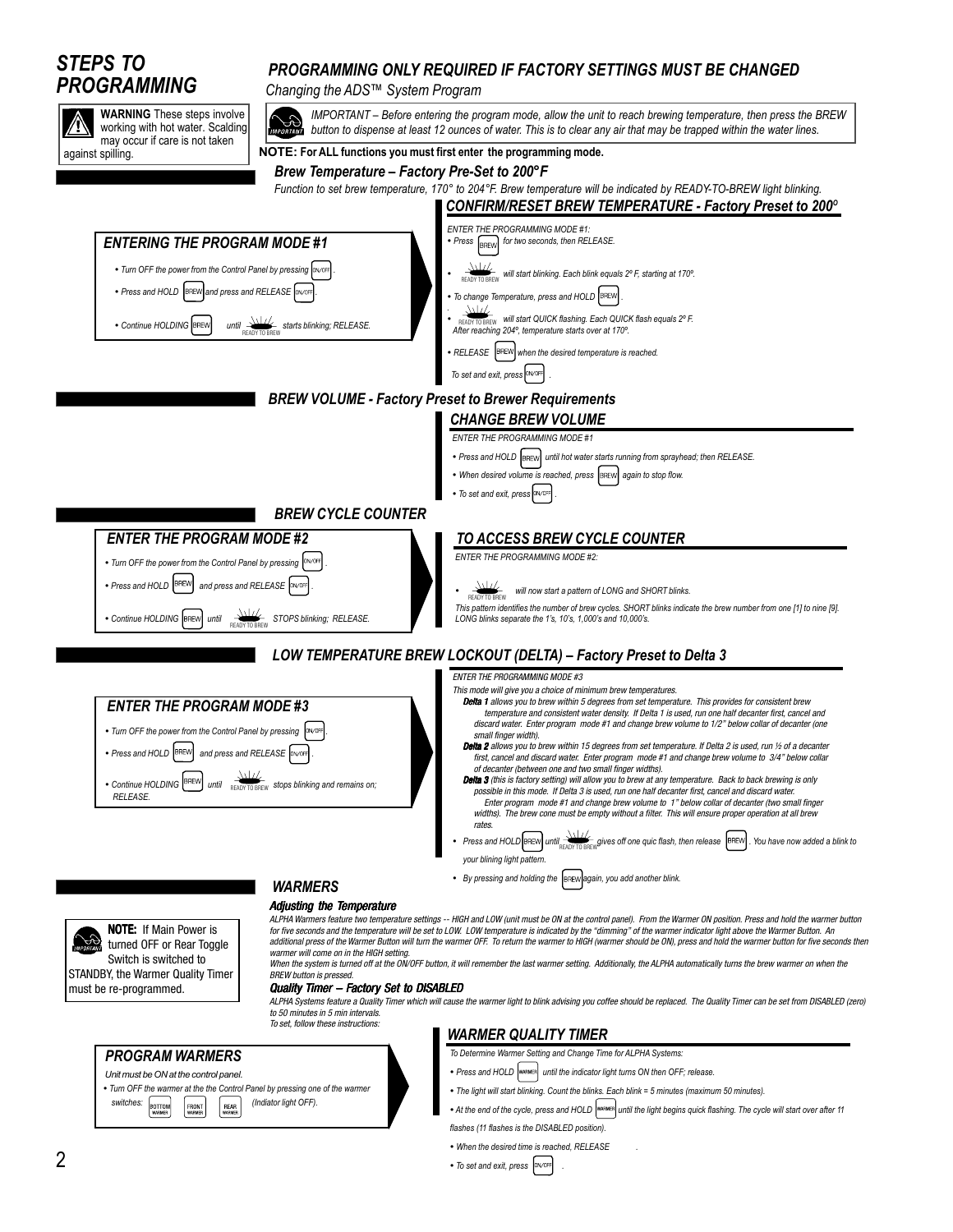

3